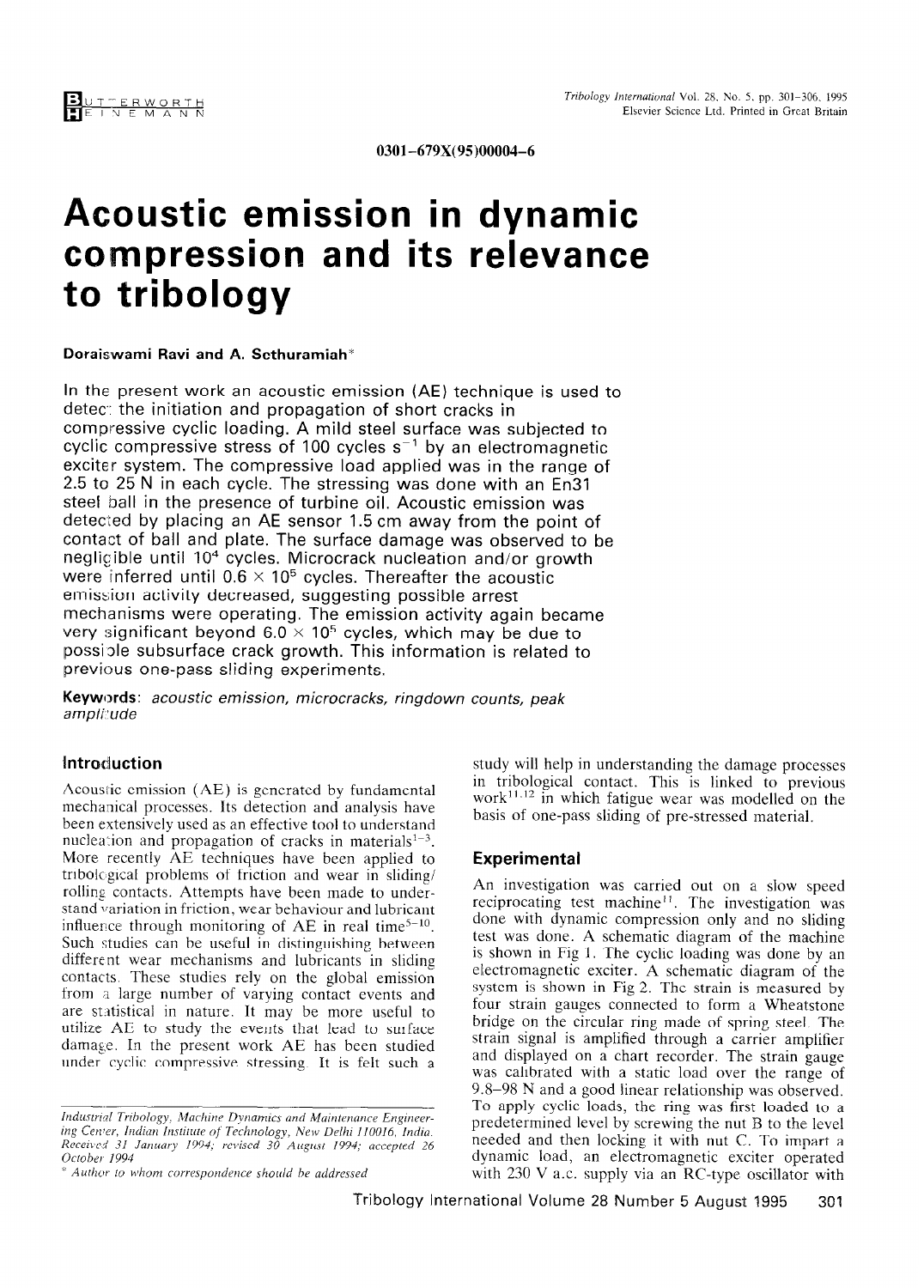

Fig 1 Slow speed reciprocating machine



Fig 2 Set-up for cyclic loading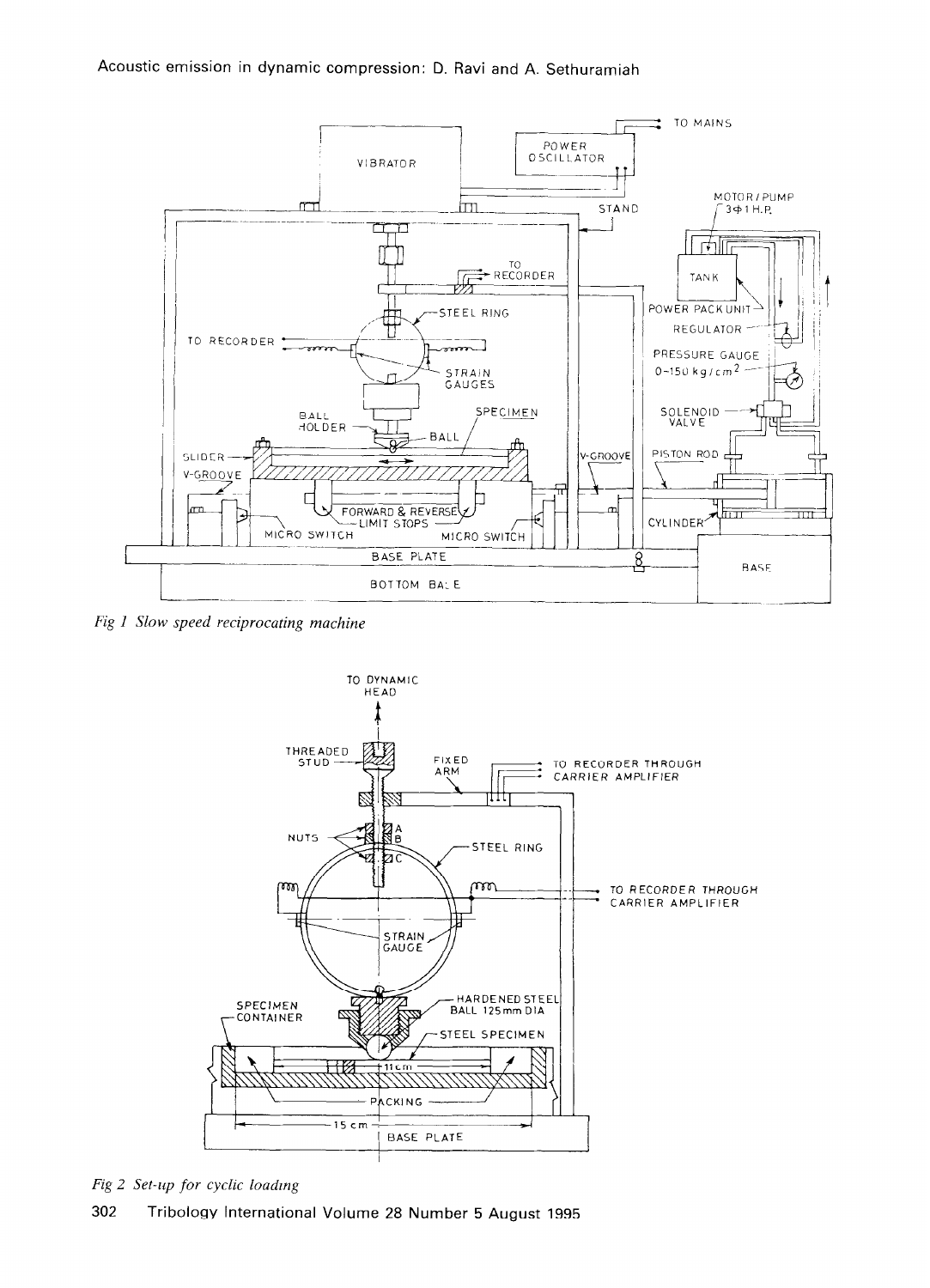built-in power amplifier was used. The frequency and amplitude can be controlled with the time period setting knob and amperage setting knob respectively. For the present work a frequency of  $100$  cycles s<sup>-</sup> was used. The cyclic load was applied by coupling the threaded stud and then vibrating the system. The setting was adjusted so that the load varied between 2.5 and 25 N in one cycle. The average initial hertzian stress at 25 N was 1.25 Y, where Y is the yield stress. As the stress cycles increase the diameter slowly increases and the overall stress decreases, as discussed in detail in our earlier communication<sup>12</sup>. During cyclic loading, the signal from the carrier amplifier was periodically checked with a cathode ray oscilloscope and it was ensured that the frequency and load range were accurately maintained throughout the cyclic loading.

An Er, 31 steel ball of diameter 0.01252 m was used as the upper specimen.  $\Lambda$  mild steel (MS) plate of dimensions  $0.10 \text{ m} \times 0.02 \text{ m} \times 0.005 \text{ m}$  was used as the lower specimen. The MS specimen was prepared from commercially available plate. The samples were immersed in turbine oil and stored in a desiccator. After cleaning both the upper and lower specimens ultrasonically with benzene and drying, the specimens were positioned for stressing in the presence of lubricating oil. This was accomplished by adding a drop of turbine oil in the contact zone before starting the experiment.





Acoustic emission was detected by positioning a piezoelectric transducer (AC 275 from AET Corp.), close to the point of contact on the lower specimen at a distance of 1.5 cm away from the point of contact. The transducer with a resonant frequency of 275 kHz was followed by a pre-amplifier (AET FL 25) with appropriate plug-in filter. The signal was post amplified before being analysed by the AET 5000 processing system.

The data was collected after setting the clock periods of event duration to 1000 ns, the clock periods of rise time to 250 ns, the threshold setting to  $1 \text{ V}$  automatic and the preamplifier gain to 60 dB.

# Results and discussion

Data analysis was made on the basis of information obtained with regard to distribution of events by ringdown counts and peak amplitudes in each 10 min interval upto 1 h 50 min which corresponds to  $6.6 \times 10^5$ cycles. The information is plotted in Figs 3 to 10. Two intervals of 2.4 to 3.0  $\times$  10<sup>5</sup> cycles and 5.4 to 6.0  $\times$  10<sup>5</sup> were not plotted.

Figure  $3(a)$  gives a plot of the distribution of events by ringdown counts while Fig 3(b) gives information on the distribution of events by peak amplitude for the first 10 min which represents 0 to  $0.6 \times 10^5$  cycles. This zone which involves elasto-plastic deformations at the asperity and hertzian contact level resulted in a broad spectrum of RDC and peak amplitudes. The



Fig 4 (a) Distribution of events by ring down counts; (b) distribution of events by peak amplitude  $(d)$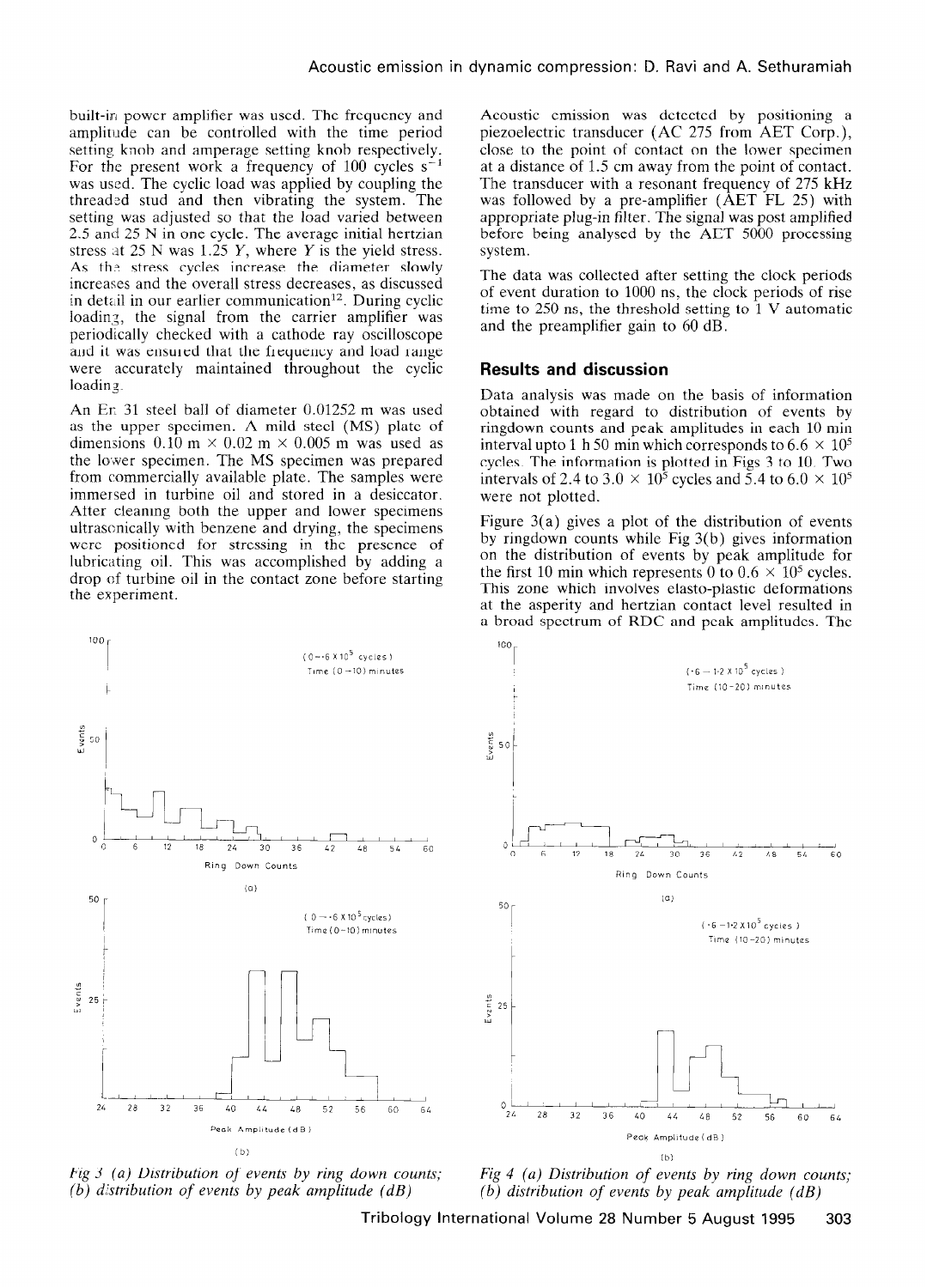

Fig  $5$  (a) Distribution of events by ring down counts; (b) distribution of events by peak amplitude  $(d)$ 

deformation in this zone involves elasto-plastic to significantly elastic deformations at the asperities. The significant number of sharp events (those with low RDC) indicates that crack nucleation and/or growth process have already set in. The peak amplitudes in the 42-48 dB range are more prominent.

In the 10–20 min range of 0.6 to  $1.2 \times 10^5$  cycles, Fig 4, the number of events decreased while the prominent peak amplitude range was still 42-48 dB. This figure is indicative of decreasing acoustic emission and ignore is majorities of accreasing accusive exhibition and is provadly related to the vehaviour of sho cracks which can undergo arrest. Figure 5 representing<br>the next range of 1.2 to  $1.8 \times 10^5$  cycles clearly  $\frac{1}{3}$  drastic decrease in  $\frac{1}{3}$  drastic arrest indicating arrest shows a mashe accrease in events, marcaing arrea mechanisms were operating in this zone. The situation continues up to  $4.8 \times 10^5$  cycles.

The situation then undergoes a transition to an  $\frac{1}{10}$  situation then undergoes a transition to a increased number of events with major peak amplitudes in the  $44-48$  dB range as shown in Fig 6 for  $4.8-5.4 \times 10^5$  cycles. This transition can mean a beginning of crack growth into the subsurface.

The next figure, Fig 7 gives information in the 6.0 to The next figure, rig  $\ell$  gives information in the  $0.0 \text{ m}$  $6.6 \times 10^5$  cycle range, where a sudden significant increase in AE is observed as evidenced by the large number of sharp events. It is interesting that the prominent peak amplitude range is  $42-52$  dB and is similar to the previous cases. This sudden increase in activity may be due to crack propagation into the subsurface. 304 Tribology international Volume 28 Number 5 August 1995



Fig  $6$  (a) Distribution of events by ring down counts; (b) distribution of events by peak amplitude  $(d)$ 

The above analysis is based on the assumption that discrete high amplitude emissions are essentially due to nucleation and growth of cracks. Throughout there is also cyclic deformation. It is known<sup>13</sup> that emissions from cyclic elastic deformation tend to be continuous and of low amplitude. They are likely to be below the threshold selected and hence the assignment of discrete, high amplitude emissions to crack related events is justified.

The above analysis may be now summarized. Surface defect generation and microcrack growth starts in the defect generation and inicrocrack growth starts in the first ten minutes which amounts to  $0.6 \times 10^5$  cycles. The contact then undergoes a situation of progressive<br>arrest of microcrack growth which exists until  $4.8 \times 10^5$ arrest of inicrocrack growth which exists until  $4.6 \times 10^{-7}$ cycles. Beyond this the growth starts again and becomes drastic in the 6.0 to  $6.6 \times 10^5$  cycle range. This situation most probably represents crack growth into the subsurface. It is of interest to compare the behaviour observed above with one-pass sliding tests done earlier<sup>12</sup>. In these tests mild steel pre-stressed to  $10<sup>4</sup>$ ,  $10<sup>5</sup>$  and  $10<sup>6</sup>$  cycles with the same stress range as in present investigation was subjected to one-pass sliding and material removal was compared at different normal passage loads and the corresponding surface stresses. The average normal stress during cyclic stressing up to  $10^6$  cycles ranged from 2.7Y to 0.83Y, due to growth in the contact spot area. With the  $10<sup>4</sup>$  cycle stressed material no wear occurred. The behaviour with other stress cycles in one-pass sliding<br>is compared in Tables  $4$  and  $5$  and Fig  $6$  (a), (c) in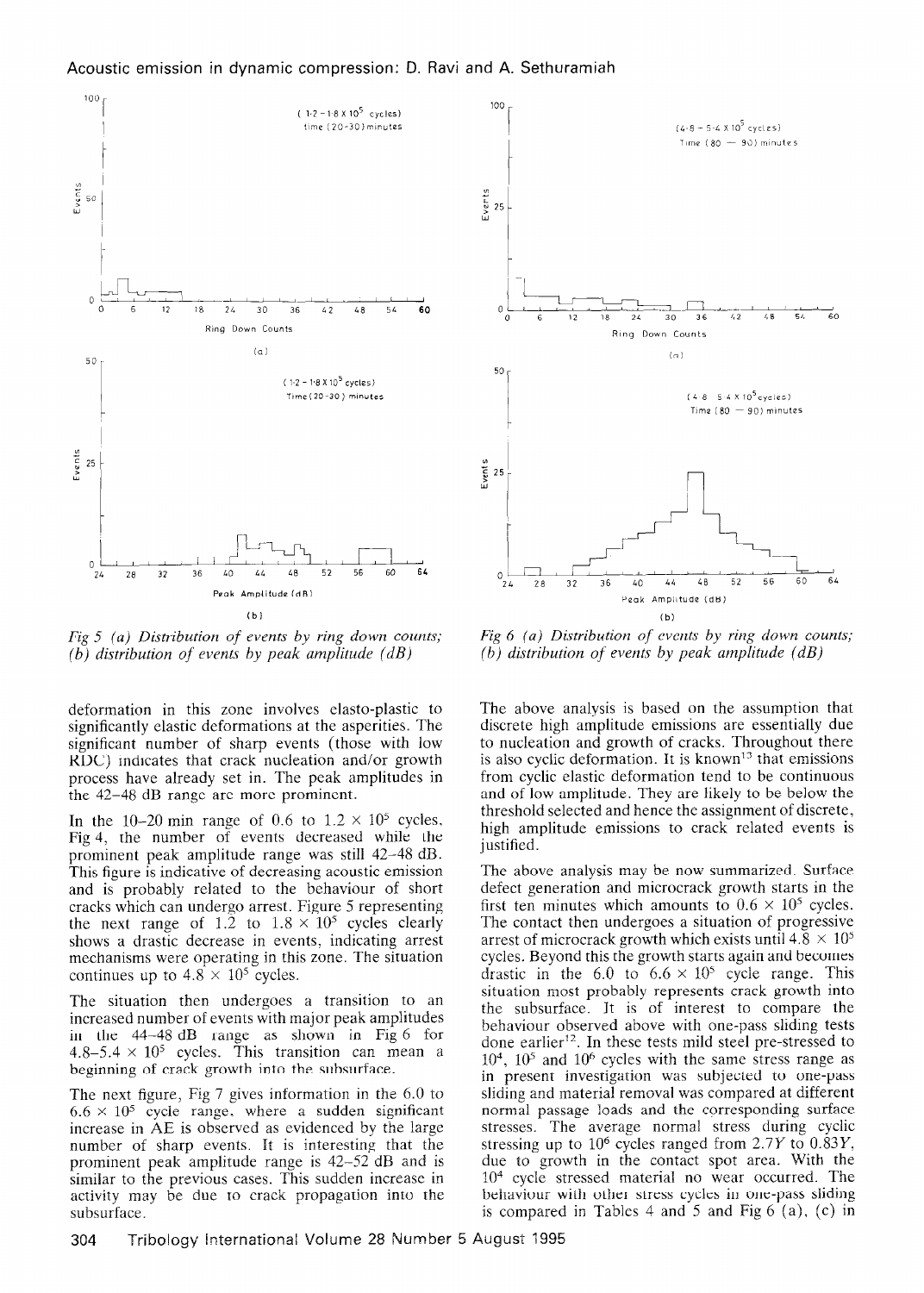

Fig 7 (a) Distribution of events by ring down counts; (b) distribution of events by peak amplitude  $(dB)$ 

our earlier paper<sup>12</sup>. From this information it may be noted that the wear rate with  $10^6$  cycles spot is 2-4 times higher than  $10^5$  cycles spot. Also the wear rate increased more steeply with stress in the case of  $10<sup>6</sup>$ cycle spot in comparison to  $10<sup>5</sup>$  cycle spot. It is logical to expect increased removal in sliding wear if the surface/sub-surface damage is higher. Hence this information suggests increased and deeper damage at  $10<sup>6</sup>$  cycles and this is confirmed by the AE investigation discussed above.

No wear was observed with the  $10<sup>4</sup>$  cycle spot. The emission observed up to  $0.74 \times 10^4$  cycles is shown in Figs 8 and 9. It is remarkable to observe that in the very early stages the surface damage is negligible. Hence the removal in one-pass sliding is expected to be negligible as has been observed in our earlier work.

The experiment was repeated twice and the behaviour observed was similar. As an example the behaviour observed in the range  $0-0.88 \times 10^4$  cycles in one of the repeated experiments is given in Fig 10. When this behaviour is compared with Fig 8 discussed earlier the similarity is evident.

The nature of damage observed at each level of stressing can be shown by a detailed study of surface and subsurface. Some information on surfaces is available from previous work $11.12$ , where photomicrographs of worn and unworn surfaces are compared. The subsurface has not been investigated. We hope to conduct these studies in the future.



Fig  $8$  (a) Distribution of events by ring down counts; (b) distribution of events by peak amplitude  $(d)$ 

## Conclusion

Analysis of AE in dynamic compressive stressing in the load range of  $2.5-25$  N and a frequency of 100 cycles  $s^{-1}$  has shown that significant activity occurs beyond  $10<sup>4</sup>$  cycles, which is considered to be due to nucleation and propagation of microcracks. The activity reduces during  $1.\overline{2} \times 10^5$  cycles to  $4.8 \times 10^5$ , which may be due to arrest mechanisms. The activity becomes major beyond  $4.8 \times 10^5$ , probably due to subsurface crack growth. This information could be related to our earlier tribological study with one-pass sliding.

#### References

- 1. **Pollock A.A.** Stress-wave emission in NDT. Nondestr. Testing 1969. August, 178-182
- 2. Dukes R. and Culpan A.E. Acoustic emission: its technique and applications. IEE Proc. 1948, 131, 241-251
- 3. Seruby S.C. An introduction to acoustic emission. Repo AERE.R12139, National NDT Centre, Material Physics and Metallurgy Division, Harwell Laboratory. February, 1986. I-15
- 4. Pollock  $A.A.$  Acoustic emission amplitude distributions. Inter-Adv. Nondestr. Testing, 1981, 7, 215-239
- 5. Klamecki B.E. and Hanchi J. Wear process description based on acoustic emission. J. Tribol. 1990,  $112$ ,  $469-476$
- 6. Sarychev G.A. and Shchavelin V.M. Acoustic emission method for research and control of friction pairs. Tribol. Intern. 1991,  $24$ ,  $11 - 16$
- 7. Bones R.J., McBride S.L. and Sobczyk M. Wear studies using acoustic emission techniques. Tribol. Intern. 1990, 23, 291-295